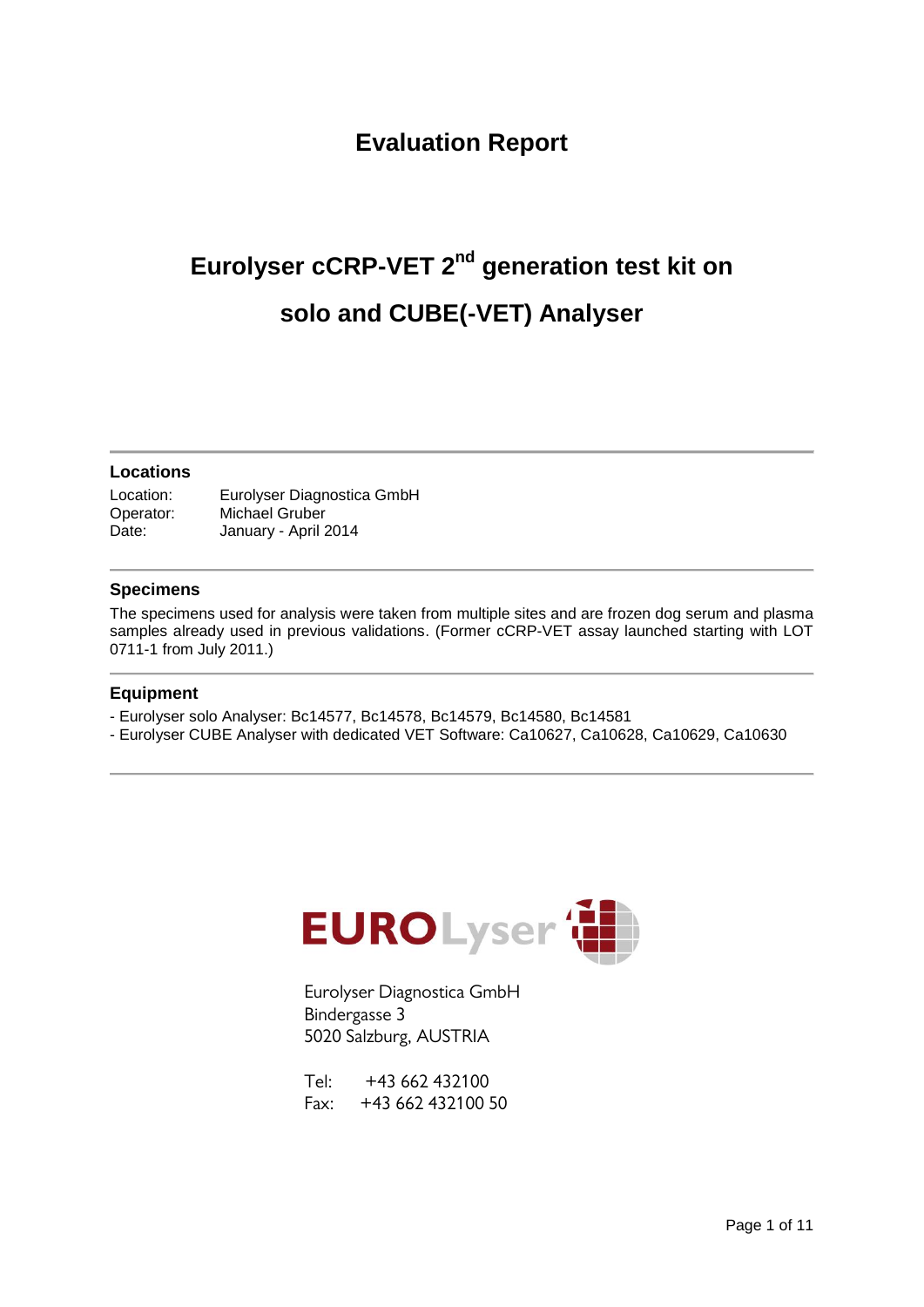#### **1. Introduction and scope**

Designed for the quantitative determination of canine CRP in the point-of-care field,

the Eurolyser cCRP-VET assay (Ref. no. VT0100) is now available in its  $2^{nd}$  generation.

The first generation of the assay was based on a human CRP assay on which the affinity to dog samples was evaluated for each individual production LOT.

Starting with production LOT 0414-1, a new antibody is used and the AB reagent is latex enhanced to improve the sensitivity and specificity of the cCRP-VET assay.

#### **2. Comparison Studies**

The comparison study is based on the correlation between the results of the SCIL/Gentian cCRP assay performed on a high end bench top clinical chemistry analyser CCA180 and the Eurolyser cCRP-VET assay.

On the GENTIAN cCRP method the canine serum or plasma sample is mixed with canine CRP immunoparticles. Canine CRP from the sample and the immunoparticles' anti-canine CRP aggregate. The complex particles created absorb light, and turbidimetric measurements of absorption are related to canine CRP concentration via interpolation on an established standard calibration curve.

On the Eurolyser cCRP-VET method the buffer solution is pre-filled in the measuring cuvette and the immunoparticles (anti canine CRP) are prefilled in the R2 cap.

The binding of the created complex when sample/buffer and immunoparticles are mixed together is measured in the laboratory photometer (solo or CUBE-VET Analyser) by measuring the reaction speed. The RFID card of the Eurolyser system is programmed with the LOT specific calibration curve and values of the photometer are interpolated with the calibration curve from the RFID card.

42 patient samples (lithium-heparin plasma and serum) have been tested with the Eurolyser cCRP-VET assay (LOT 0414-1) and with the Gentian cCRP assay LOT 1306402.

The acceptance criterion for this comparison study is a coefficient of determination **R² > 0.9** obtained from linear regression between Eurolyser cCRP-VET and Gentian cCRP.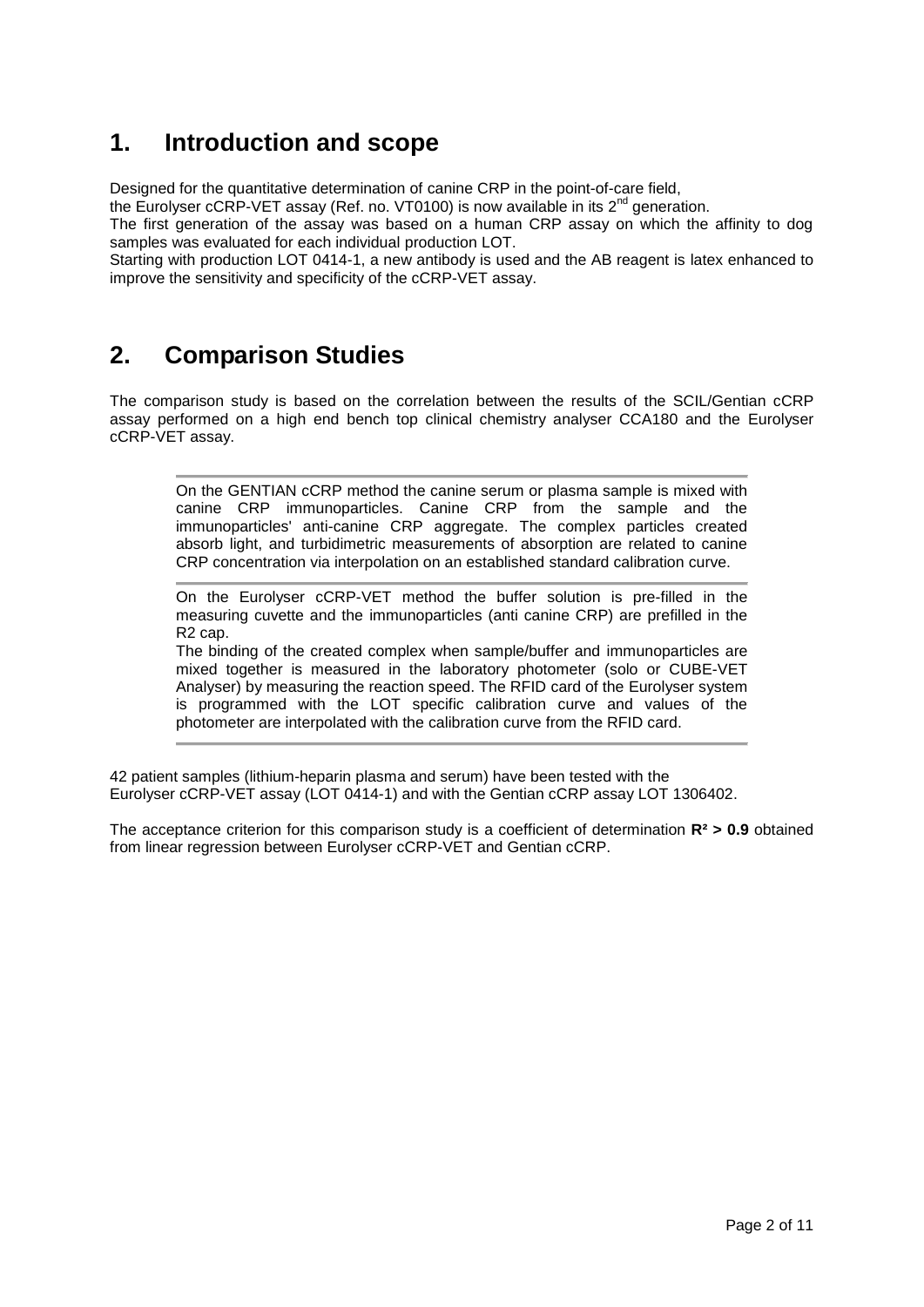| Sample         | <b>Type</b> | <b>GENTIAN CCRP on CCA180</b><br><b>Eurolyser cCRP-VET</b><br>LOT 0414-1<br>LOT 1306402 |            | Instrument          |
|----------------|-------------|-----------------------------------------------------------------------------------------|------------|---------------------|
| $\mathbf{1}$   | Li-hep      | 119 mg/l                                                                                | 125 mg/l   | <b>SOLO BC14577</b> |
| $\overline{2}$ | Serum       | 51 mg/l                                                                                 | 48 mg/l    | <b>SOLO BC14578</b> |
| 3              | Li-hep      | 120 mg/l                                                                                | $115$ mg/l | <b>SOLO BC14579</b> |
| $\overline{4}$ | Li-hep      | 44 mg/l                                                                                 | 36 mg/l    | <b>SOLO BC14580</b> |
| 5              | Li-hep      | 19 mg/l                                                                                 | 27 mg/l    | <b>SOLO BC14581</b> |
| 6              | Li-hep      | 22 mg/l                                                                                 | 25 mg/l    | <b>CUBE Ca10627</b> |
| $\overline{7}$ | Li-hep      | 65 mg/l                                                                                 | 59 mg/l    | <b>CUBE Ca10628</b> |
| 8              | Li-hep      | 29 mg/l                                                                                 | 33 mg/l    | <b>CUBE Ca10629</b> |
| 9              | Li-hep      | 95 mg/l                                                                                 | 91 mg/l    | <b>CUBE Ca10630</b> |
| 10             | Li-hep      | 100 mg/l                                                                                | 98 mg/l    | <b>SOLO BC14577</b> |
| 11             | Li-hep      | 64 mg/l                                                                                 | 59 mg/l    | <b>SOLO BC14578</b> |
| 12             | Li-hep      | 73 mg/l                                                                                 | 77 mg/l    | <b>SOLO BC14579</b> |
| 13             | Li-hep      | 195 mg/l                                                                                | 201 mg/l   | <b>SOLO BC14580</b> |
| 14             | Li-hep      | 17 mg/l                                                                                 | 15 mg/l    | <b>SOLO BC14581</b> |
| 15             | Li-hep      | 93 mg/l                                                                                 | 76 mg/l    | <b>CUBE Ca10627</b> |
| 16             | Li-hep      | 79 mg/l                                                                                 | 93 mg/l    | <b>CUBE Ca10628</b> |
| 17             | Serum       | 36 mg/l                                                                                 | 33 mg/l    | <b>CUBE Ca10629</b> |
| 18             | Serum       | 75 mg/l                                                                                 | 79 mg/l    | <b>CUBE Ca10630</b> |
| 19             | Serum       | 76 mg/l                                                                                 | 73 mg/l    | <b>SOLO BC14577</b> |
| 20             | Li-hep      | 196 mg/l                                                                                | 203 mg/l   | <b>SOLO BC14578</b> |
| 21             | Li-hep      | 70 mg/l                                                                                 | 60 mg/l    | <b>SOLO BC14579</b> |
| 22             | Serum       | 66 mg/l                                                                                 | 79 mg/l    | <b>SOLO BC14580</b> |
| 23             | Serum       | 35 mg/l                                                                                 | 33 mg/l    | <b>SOLO BC14581</b> |
| 24             | Li-hep      | 19 mg/l                                                                                 | 16 mg/l    | <b>CUBE Ca10627</b> |
| 25             | Li-hep      | 60 mg/l                                                                                 | 57 mg/l    | <b>CUBE Ca10628</b> |
| 26             | Serum       | 33 mg/l                                                                                 | 36 mg/l    | <b>CUBE Ca10629</b> |
| 27             | Serum       | 83 mg/l                                                                                 | 86 mg/l    | <b>CUBE Ca10630</b> |
| 28             | Li-hep      | 32 mg/l                                                                                 | 35 mg/l    | <b>SOLO BC14577</b> |
| 29             | Li-hep      | 42 mg/l                                                                                 | 45 mg/l    | <b>SOLO BC14578</b> |
| 30             | Li-hep      | 24 mg/l                                                                                 | 27 mg/l    | <b>SOLO BC14579</b> |
| 31             | Li-hep      | 32 mg/l                                                                                 | 29 mg/l    | <b>SOLO BC14580</b> |
| 32             | Li-hep      | 40 mg/l                                                                                 | 38 mg/l    | <b>SOLO BC14581</b> |
| 33             | Serum       | 47 mg/l                                                                                 | 45 mg/l    | <b>CUBE Ca10627</b> |
| 34             | Serum       | 140 mg/l                                                                                | 154 mg/l   | <b>CUBE Ca10628</b> |
| 35             | Serum       | 41 mg/l                                                                                 | 38 mg/l    | <b>CUBE Ca10629</b> |
| 36             | Unknown     | 12 mg/l                                                                                 | $11$ mg/l  | <b>CUBE Ca10630</b> |
| 37             | Serum       | 105 mg/l                                                                                | 110 mg/l   | <b>SOLO BC14577</b> |
| 38             | Serum       | 21 mg/l                                                                                 | $23$ mg/l  | <b>SOLO BC14578</b> |
| 39             | Serum       | 178 mg/l                                                                                | 169 mg/l   | <b>SOLO BC14579</b> |
| 40             | Serum       | 63 mg/l                                                                                 | 66 mg/l    | <b>SOLO BC14580</b> |
| 41             | Serum       | 140 mg/l                                                                                | 144 mg/l   | <b>SOLO BC14581</b> |
| 42             | Serum       | 101 mg/l                                                                                | 109 mg/l   | <b>CUBE Ca10627</b> |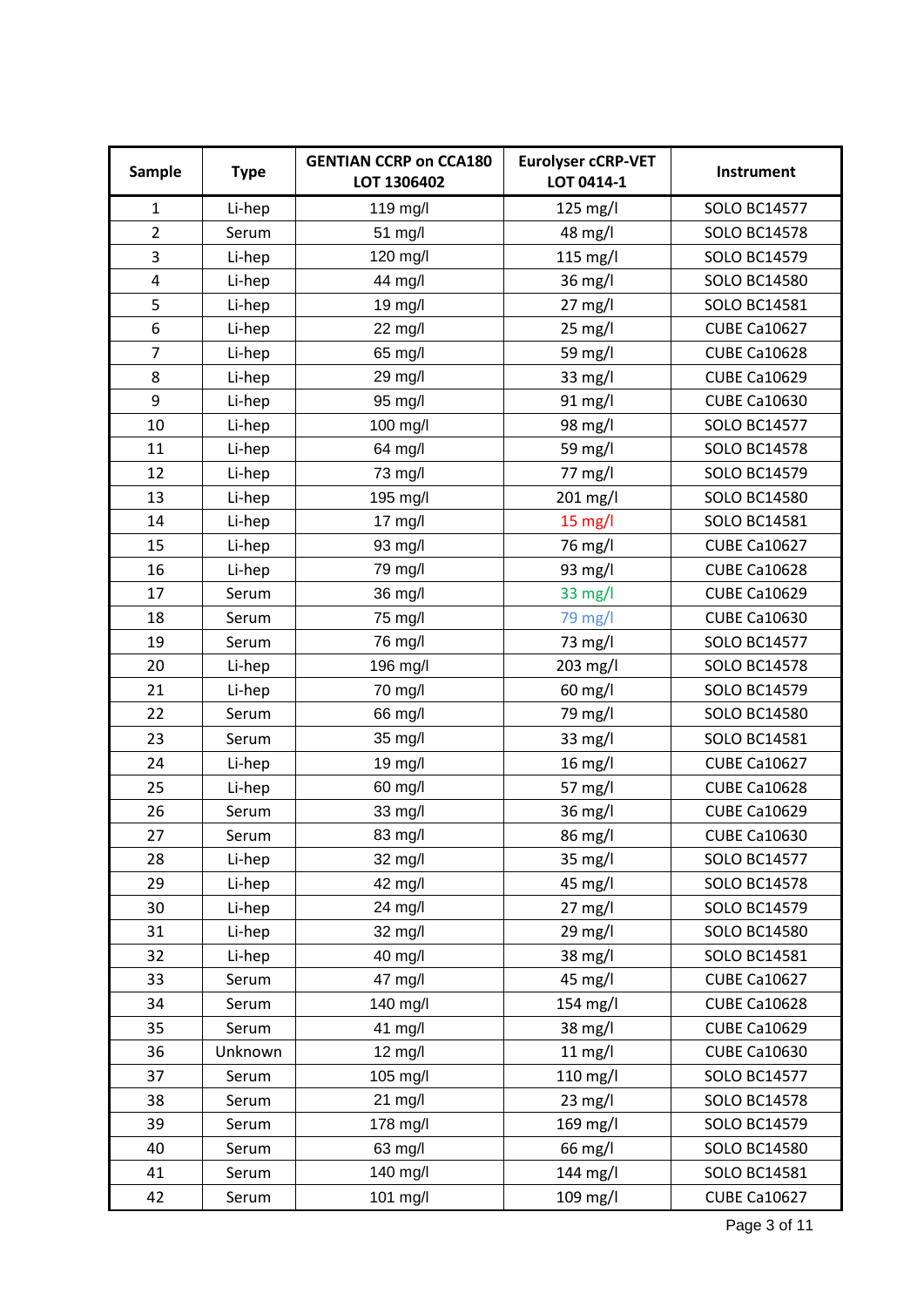

The result for the correlation between Eurolyser cCRP and Gentian cCRP is the linear regression function y (Solo cCRP) = 1.0193 x (Gentian cCRP) – 0.7621 and a **R² = 0.9834**.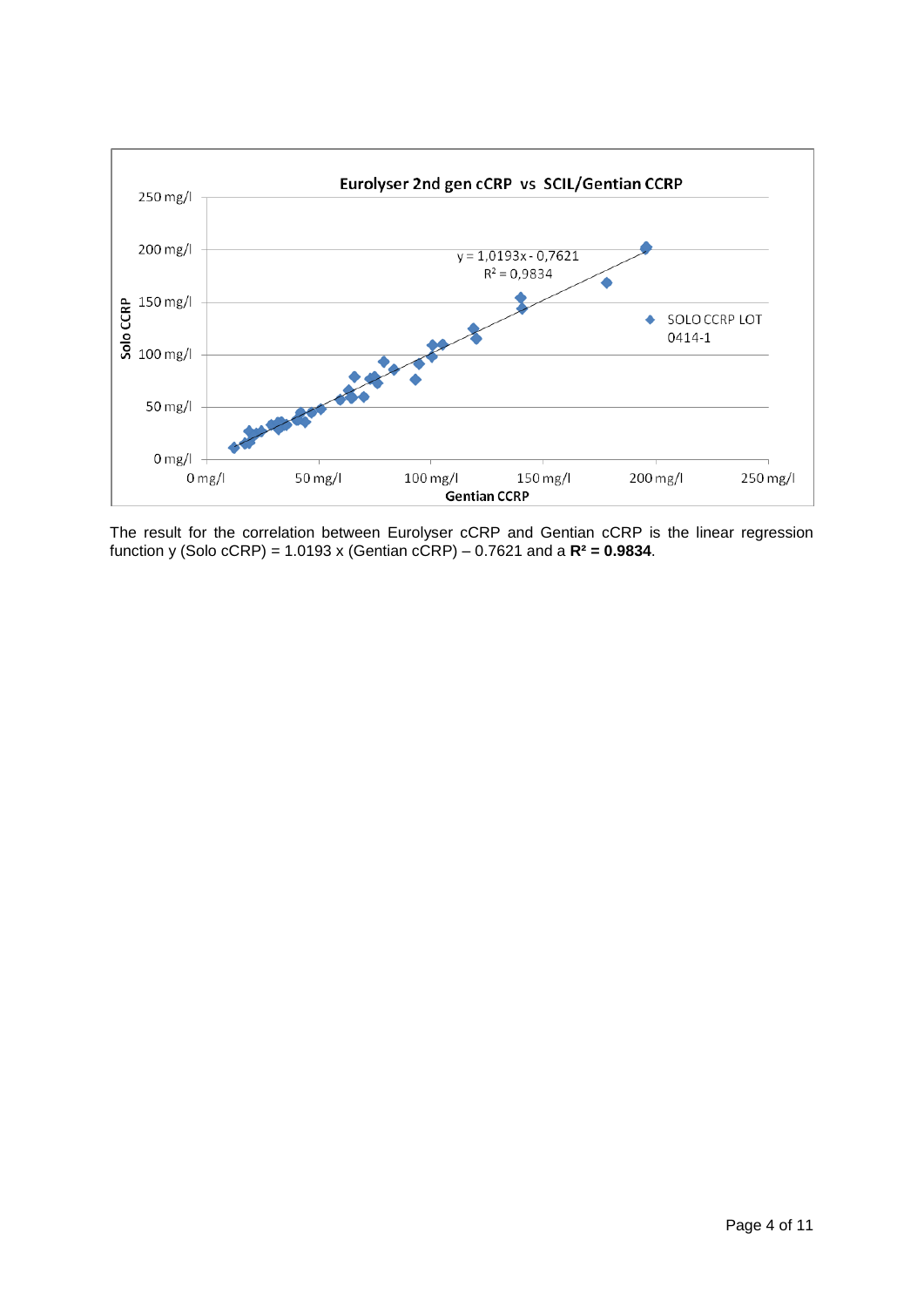#### **3. Imprecision "within-run"**

The imprecision "within-run" of Eurolyser cCRP-VET has been obtained through 20 measurements of 3 specimens at 3 different levels.

| Seq            | 16 mg/l sample 14 | 33 mg/l sample 17 | 79 mg/l sample 18 | <b>Instruments</b>  |
|----------------|-------------------|-------------------|-------------------|---------------------|
| $\mathbf{1}$   | $16$ mg/l         | 31 mg/l           | 80 mg/l           | <b>SOLO BC14577</b> |
| $\overline{2}$ | 14 mg/l           | 30 mg/l           | 82 mg/l           | <b>SOLO BC14578</b> |
| 3              | $14 \text{ mg/l}$ | 28 mg/l           | 76 mg/l           | <b>SOLO BC14579</b> |
| 4              | $18 \text{ mg/l}$ | 33 mg/l           | 74 mg/l           | <b>SOLO BC14580</b> |
| 5              | 18 mg/l           | 32 mg/l           | 73 mg/l           | <b>SOLO BC14581</b> |
| 6              | $16 \text{ mg/l}$ | 30 mg/l           | 71 mg/l           | <b>CUBE Ca10627</b> |
| $\overline{7}$ | 17 mg/l           | 29 mg/l           | 72 mg/l           | <b>CUBE Ca10628</b> |
| 8              | $15 \text{ mg/l}$ | 28 mg/l           | 77 mg/l           | <b>CUBE Ca10629</b> |
| 9              | $18 \text{ mg/l}$ | 27 mg/l           | 78 mg/l           | <b>CUBE Ca10630</b> |
| 10             | 16 mg/l           | 33 mg/l           | 79 mg/l           | <b>SOLO BC14577</b> |
| 11             | 15 mg/l           | 30 mg/l           | 83 mg/l           | <b>SOLO BC14578</b> |
| 12             | 15 mg/l           | 31 mg/l           | 84 mg/l           | <b>SOLO BC14579</b> |
| 13             | 14 mg/l           | 29 mg/l           | 77 mg/l           | <b>SOLO BC14580</b> |
| 14             | $17 \text{ mg/l}$ | $33 \text{ mg/l}$ | 76 mg/l           | <b>SOLO BC14581</b> |
| 15             | $18 \text{ mg/l}$ | $31$ mg/l         | 74 mg/l           | <b>SOLO BC14577</b> |
| 16             | $17 \text{ mg/l}$ | 30 mg/l           | 72 mg/l           | <b>SOLO BC14578</b> |
| 17             | $16$ mg/l         | 29 mg/l           | 77 mg/l           | <b>SOLO BC14579</b> |
| 18             | $16 \text{ mg/l}$ | 28 mg/l           | 76 mg/l           | <b>SOLO BC14580</b> |
| 19             | $15 \text{ mg/l}$ | 32 mg/l           | 78 mg/l           | <b>SOLO BC14581</b> |
| 20             | 18 mg/l           | 30 mg/l           | 76 mg/l           | <b>CUBE Ca10627</b> |
| mean           | $16$ mg/l         | 30 mg/l           | 77 mg/l           |                     |
| stabwn         | 1.42              | 1.77              | 3.60              |                     |
| ${\sf cv}$     | 8.82%             | 5.87%             | 4.70%             |                     |

As degree of the imprecision "within-run", the percentage of the coefficient of variation is:

8.82 % at 16 mg/l 5.87 % at 30 mg/l 4.70 % at 77 mg/l.

Due to the low sample volume of 5 µl it is mandatory to be aware of a careful pipetting procedure against good laboratory practice, in order to achieve this precision.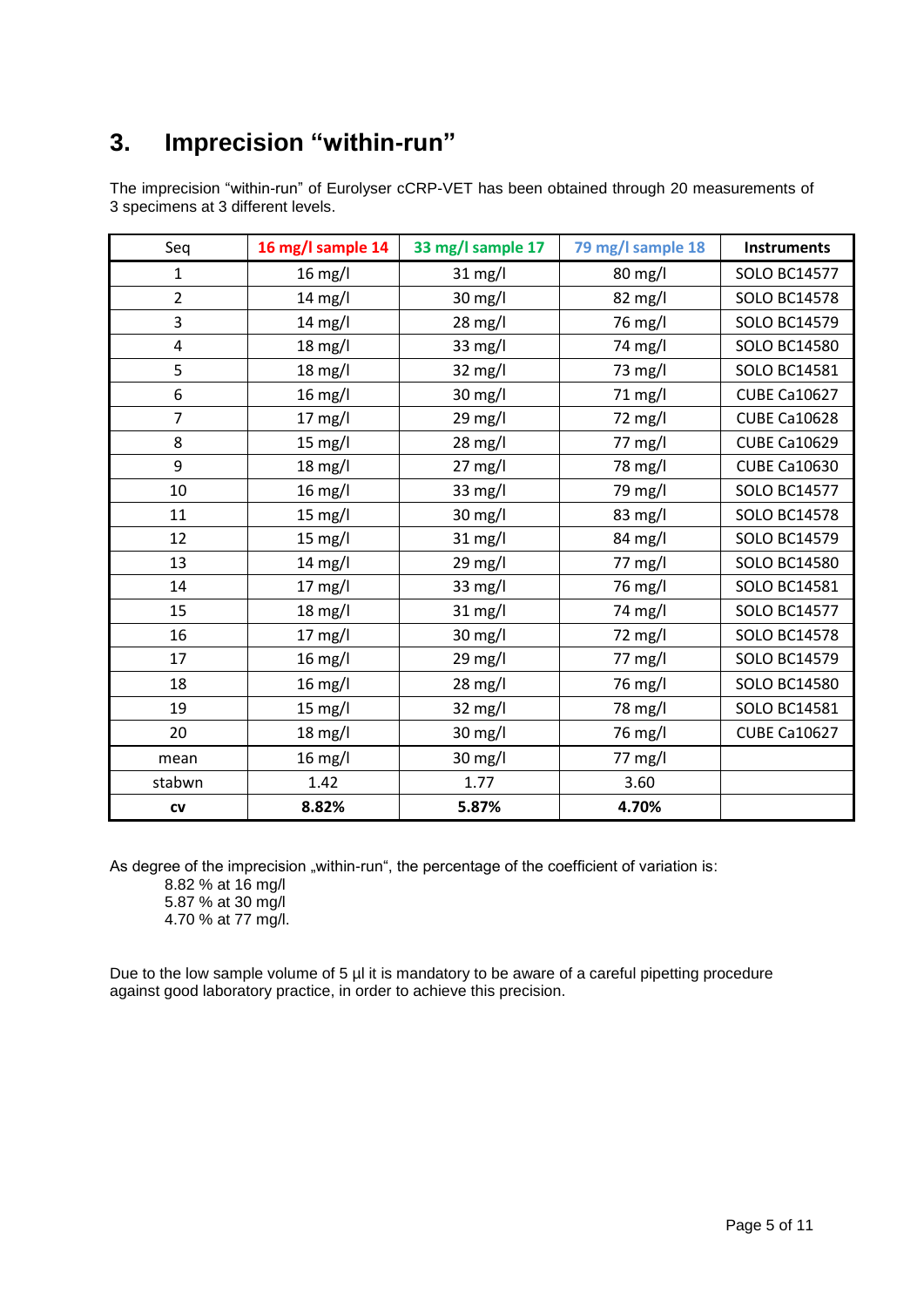### **4. Imprecision "day-to-day" / Reproducibility**

The imprecision "day-to-day" of Eurolyser cCRP-VET has been obtained through the measurement of 3 different calibrators on 5 consecutive days. The following results can be used in order to evaluate the reproducibility.

| <b>Summary</b> | 05.04.2014      | to              | 10.04.2014      |                     |
|----------------|-----------------|-----------------|-----------------|---------------------|
| Level          | Calib. low 28.7 | Calib. mid 75.8 | Calib. high 150 |                     |
| <b>Unit</b>    | mg/l            | mg/l            | mg/l            | <b>Instrument</b>   |
| Day 1 - 1/3    | 31              | 77              | 133             | <b>SOLO BC14580</b> |
| Day 1 - 2/3    | 29              | 84              | 166             | <b>SOLO BC14580</b> |
| Day 1 - 3/3    | 31              | 76              | 155             | <b>SOLO BC14580</b> |
| Day 2 - 1/3    | 33              | 71              | 144             | <b>SOLO BC14580</b> |
| Day 2 - 2/3    | 29              | 79              | 149             | <b>SOLO BC14580</b> |
| Day 2 - 3/3    | 27              | 81              | 153             | <b>SOLO BC14580</b> |
| Day 3 - 1/3    | 28              | 82              | 151             | <b>SOLO BC14580</b> |
| Day 3 - 2/3    | 33              | 79              | 152             | <b>SOLO BC14580</b> |
| Day 3 - 3/3    | 34              | 74              | 166             | <b>SOLO BC14580</b> |
| Day 4 - 1/3    | 28              | 75              | 167             | <b>SOLO BC14580</b> |
| Day 4 - 2/3    | 27              | 74              | 155             | <b>SOLO BC14580</b> |
| Day 4 - 3/3    | 29              | 78              | 163             | <b>SOLO BC14580</b> |
| Day 5 - 1/3    | 32              | 77              | 152             | <b>SOLO BC14580</b> |
| Day 5 - 2/3    | 33              | 81              | 151             | <b>SOLO BC14580</b> |
| Day 5 - 3/3    | 31              | 85              | 150             | <b>SOLO BC14580</b> |
| <b>Mean</b>    | 30.3            | 78.2            | 153.8           |                     |
| <b>Std</b>     | 2.4             | 3.9             | 9.1             |                     |
| %CV            | 7.9%            | 5.0%            | 5.9%            |                     |

The results for the imprecision "day-to-day" of Eurolyser cCRP are as follows at three different levels:

| <b>Low</b> (mean: 30.3 mg/l; $n = 15$ ): | $CV = 7.9 %$ |
|------------------------------------------|--------------|
| <b>Mid</b> (mean: 78.2 mg/l; $n = 15$ ): | $CV = 5.0 %$ |
| <b>High</b> (mean: 150 mg/l; $n = 15$ ): | $CV = 5.9 %$ |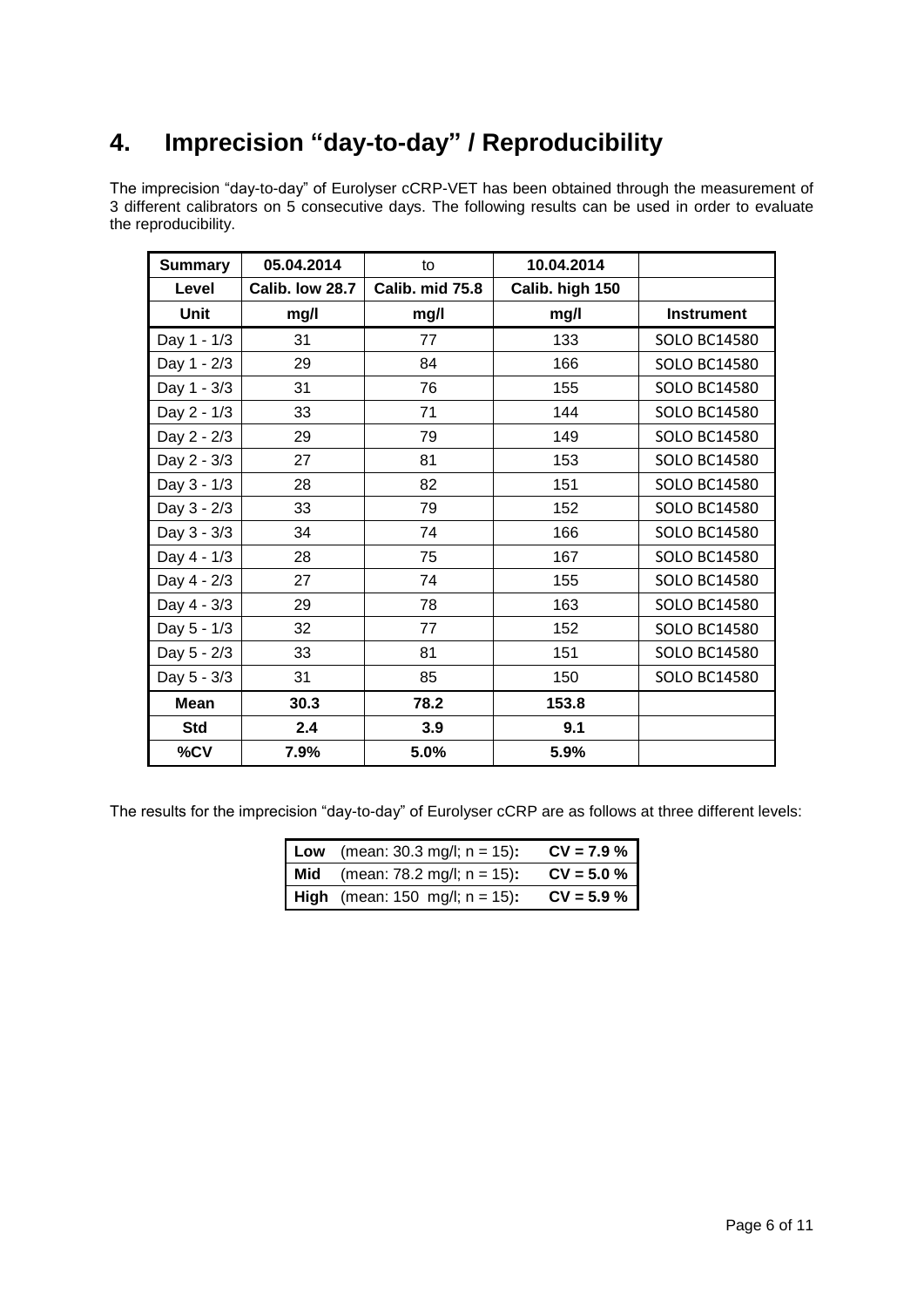## **5. Linearity Study**

The highest patient sample has been used to obtain linearity data. The acceptance criterion is a linear regression with a coefficient of determination **R² > 0.9** and the recovery of **90 - 110 %** down to a dilution of 5 % between expected and recovered (obtained) values.

|                              | Sample 13          | <b>SOLO</b><br><b>BC14577</b> | <b>SOLO</b><br><b>BC14578</b> | <b>SOLO</b><br><b>BC14579</b> |                   |        |           |                 |
|------------------------------|--------------------|-------------------------------|-------------------------------|-------------------------------|-------------------|--------|-----------|-----------------|
| <b>Dilution NaCL</b><br>0.9% | <b>Theoretical</b> | meas 1                        | meas 2                        | meas 3                        | mean              | stabwn | <b>CV</b> | <b>Recovery</b> |
| 100                          | $201 \text{ mg/l}$ | 191                           | 206                           | 210                           | $202$ mg/l        | 10.02  | 4.95%     | 101%            |
| 80                           | $161$ mg/l         | 149                           | 159                           | 144                           | 151 mg/l          | 7.64   | 5.07%     | 94%             |
| 60                           | $121 \text{ mg/l}$ | 125                           | 133                           | 137                           | 132 mg/l          | 6.11   | 4.64%     | 109%            |
| 40                           | $80 \text{ mg/l}$  | 81                            | 74                            | 75                            | $77 \text{ mg/l}$ | 3.79   | 4.94%     | 95%             |
| 20                           | $40$ mg/l          | 36                            | 38                            | 41                            | $38 \text{ mg/l}$ | 2.52   | 6.57%     | 95%             |
| 10                           | $20 \text{ mg/l}$  | 22                            | 18                            | 17                            | $19 \text{ mg/l}$ | 2.65   | 13.93%    | 95%             |
| 5                            | $10$ mg/l          | 11                            | 9                             | 8                             | $9 \text{ mg/l}$  | 1.53   | 16.37%    | 93%             |



The result for the correlation between theoretical and recovered (measured) values for Eurolyser cCRP-VET is the linear regression function y (measured) =  $1.0011 \times$  (theoretical) + 0.8329 and an **R² = 0.9925**.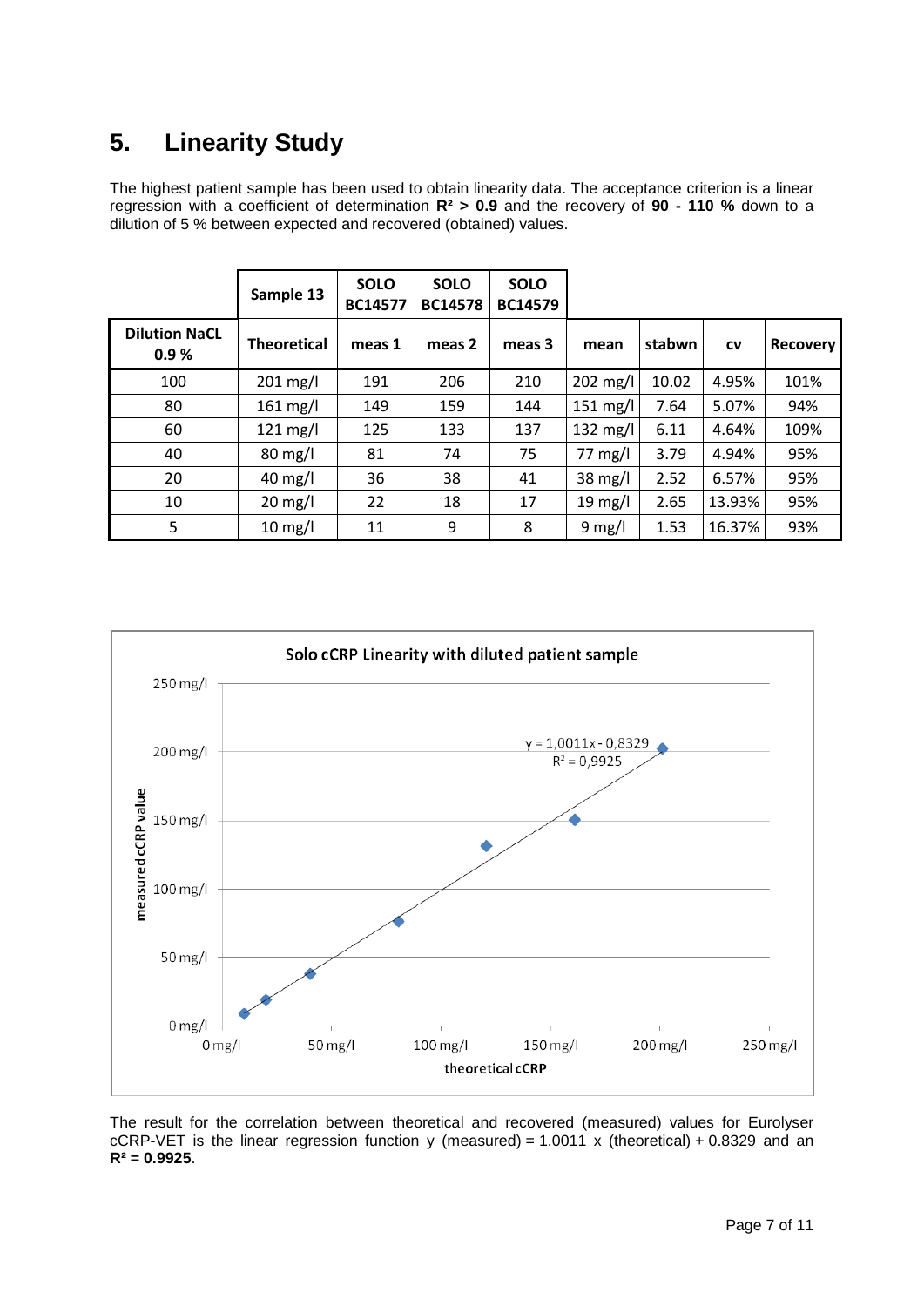#### **6. Interferences of the Eurolyser cCRP Assay**

Canine CRP samples of about 27 mg/l (sample no. 30) were spiked with 5 g/l haemoglobin or 10 g/l intralipid. The samples were compared to control samples containing saline and water instead of haemoglobin and intralipid, respectively. None of the spiked samples demonstrated interference defined as more than 10 % difference between the test sample and control sample.

| Sample No 30 | (27mg/l)  | <b>Control sample</b> | Test sample | Recoverv | Instrument   |
|--------------|-----------|-----------------------|-------------|----------|--------------|
| Intralipid   | (10mg/ml) | 25                    | 27          | 108%     | SOLO BC14579 |
| Haemoglobin  | (Smg/ml)  | 27                    | 25          | 93%      | SOLO BC14580 |

#### **7. Limit of Quantitation (LOQ) of the Eurolyser cCRP-VET**

| <b>Reproducibility</b> | $16$ mg/l<br>sample 14 | Sample 14<br>diluted to 50% | Sample 36<br>diluted to 50% |                     |
|------------------------|------------------------|-----------------------------|-----------------------------|---------------------|
| 1                      | $16$ mg/l              | $8 \text{ mg/l}$            | $4$ mg/l                    | <b>SOLO BC14577</b> |
| $\overline{2}$         | $14 \text{ mg/l}$      | $6$ mg/l                    | $6$ mg/l                    | <b>SOLO BC14578</b> |
| 3                      | $14 \text{ mg/l}$      | $9$ mg/l                    | $7$ mg/l                    | <b>SOLO BC14579</b> |
| 4                      | $18 \text{ mg/l}$      | $10$ mg/l                   | $3$ mg/l                    | <b>SOLO BC14580</b> |
| 5                      | $18 \text{ mg/l}$      | $7 \text{ mg/l}$            | $3$ mg/l                    | <b>SOLO BC14581</b> |
| 6                      | 16 mg/l                | $9$ mg/l                    | $6$ mg/l                    | <b>CUBE Ca10627</b> |
| $\overline{7}$         | $17 \text{ mg/l}$      | $11 \text{ mg/l}$           | $5$ mg/l                    | <b>CUBE Ca10628</b> |
| 8                      | 15 mg/l                | $8$ mg/l                    | $2$ mg/l                    | <b>CUBE Ca10629</b> |
| 9                      | $18 \text{ mg/l}$      | $7 \text{ mg/l}$            | $4$ mg/l                    | <b>CUBE Ca10630</b> |
| 10                     | $16 \text{ mg/l}$      | $12 \text{ mg/l}$           | $3$ mg/l                    | <b>SOLO BC14577</b> |
| 11                     | $15 \text{ mg/l}$      | $8$ mg/l                    | $4$ mg/l                    | <b>SOLO BC14578</b> |
| 12                     | $15 \text{ mg/l}$      | $8$ mg/l                    | $5$ mg/l                    | <b>SOLO BC14579</b> |
| 13                     | $14 \text{ mg/l}$      | $9$ mg/l                    | $4$ mg/l                    | <b>SOLO BC14580</b> |
| 14                     | $17 \text{ mg/l}$      | $11 \text{ mg/l}$           | $5$ mg/l                    | <b>SOLO BC14581</b> |
| 15                     | $18 \text{ mg/l}$      | $10$ mg/l                   | $4$ mg/l                    | <b>CUBE Ca10627</b> |
| 16                     | $17 \text{ mg/l}$      | $9$ mg/l                    | $6$ mg/l                    | <b>CUBE Ca10628</b> |
| 17                     | $16$ mg/l              | $8$ mg/l                    | $4$ mg/l                    | <b>CUBE Ca10629</b> |
| 18                     | 16 mg/l                | $8$ mg/l                    | $4$ mg/l                    | <b>CUBE Ca10630</b> |
| 19                     | $15 \text{ mg/l}$      | $7$ mg/l                    | $6$ mg/l                    | <b>SOLO BC14577</b> |
| 20                     | $18 \text{ mg/l}$      | $9$ mg/l                    | $4 \text{ mg/l}$            | <b>SOLO BC14578</b> |
| mean                   | 16.15                  | 8.70                        | $4$ mg/l                    |                     |
| stabwn                 | 1.42                   | 1.53                        | 1.28                        |                     |
| CV                     | 8.82%                  | 17.53%                      | 28.68%                      |                     |

LOQ (Limit of quantitation) is determined as the lowest sample run that displayed **CV% < 20%**

Estimated LOQ is set as 8 mg/l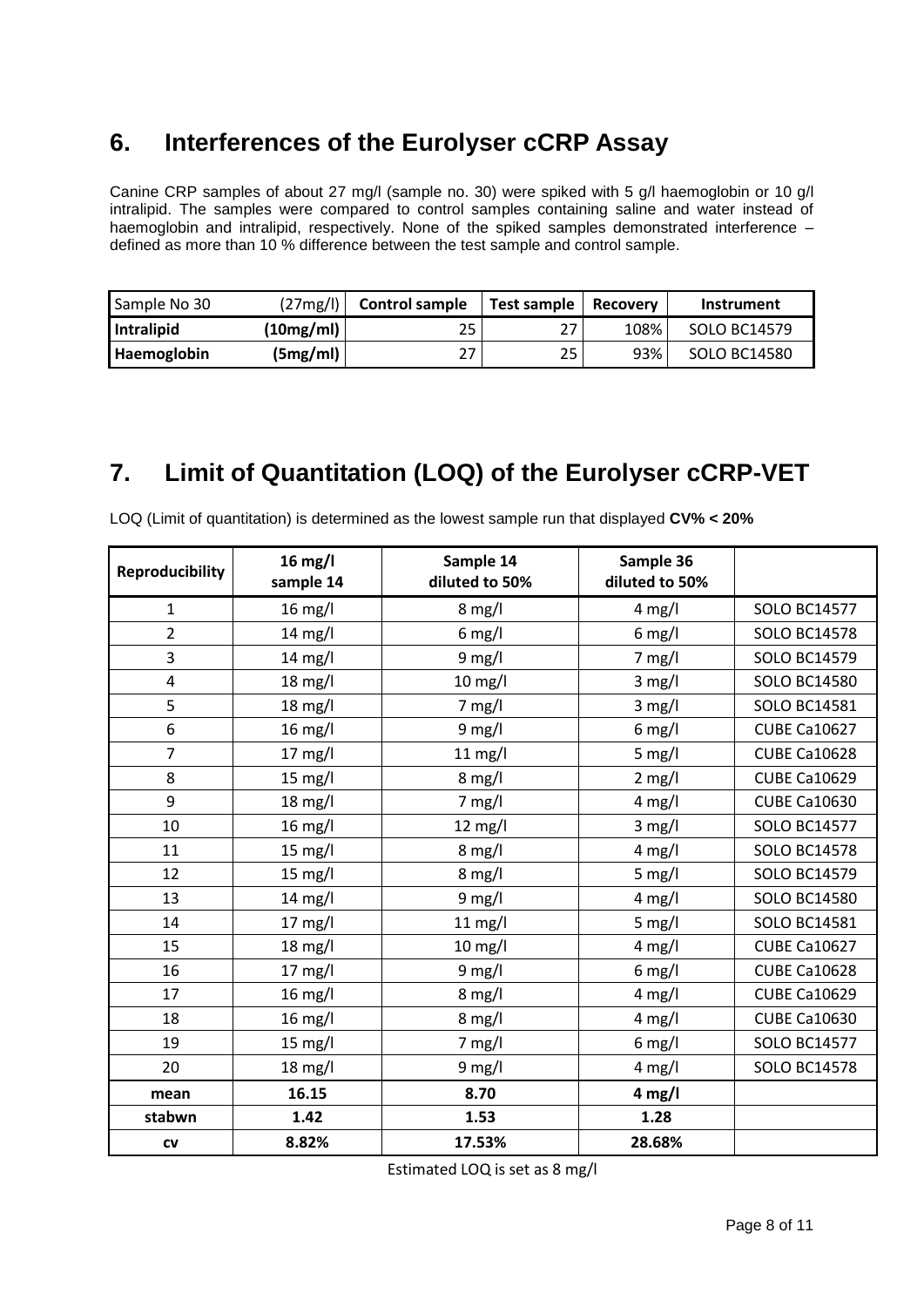### **8. Prozone Effect**

|                    | 40 inc_190 sec Measinterval |
|--------------------|-----------------------------|
| mg/l               | mAbs/min                    |
| $800 \text{ mg/l}$ | 100 mAbs/min                |
| 600 mg/l           | 102 mAbs/min                |
| 400 mg/l           | 111 mAbs/min                |
| 300 mg/l           | 126 mAbs/min                |
| 200 mg/l           | 94 mAbs/min                 |
| 150 mg/l           | 76 mAbs/min                 |
| 76 mg/l            | 39 mAbs/min                 |
| $29 \text{ mg/l}$  | 14 mAbs/min                 |
| 9 mg/l             | 4 mAbs/min                  |
| 5 mg/l             | 2 mAbs/min                  |
| $0 \text{ mg/l}$   | 0 mAbs/min                  |

Samples with a canine CRP concentration up to 800 mg/l return a value above 200 mg/l (upper limit of linearity range) and should be diluted for a rerun (4+1).

The following table shows the photometer raw data of high level life purified canine CRP:

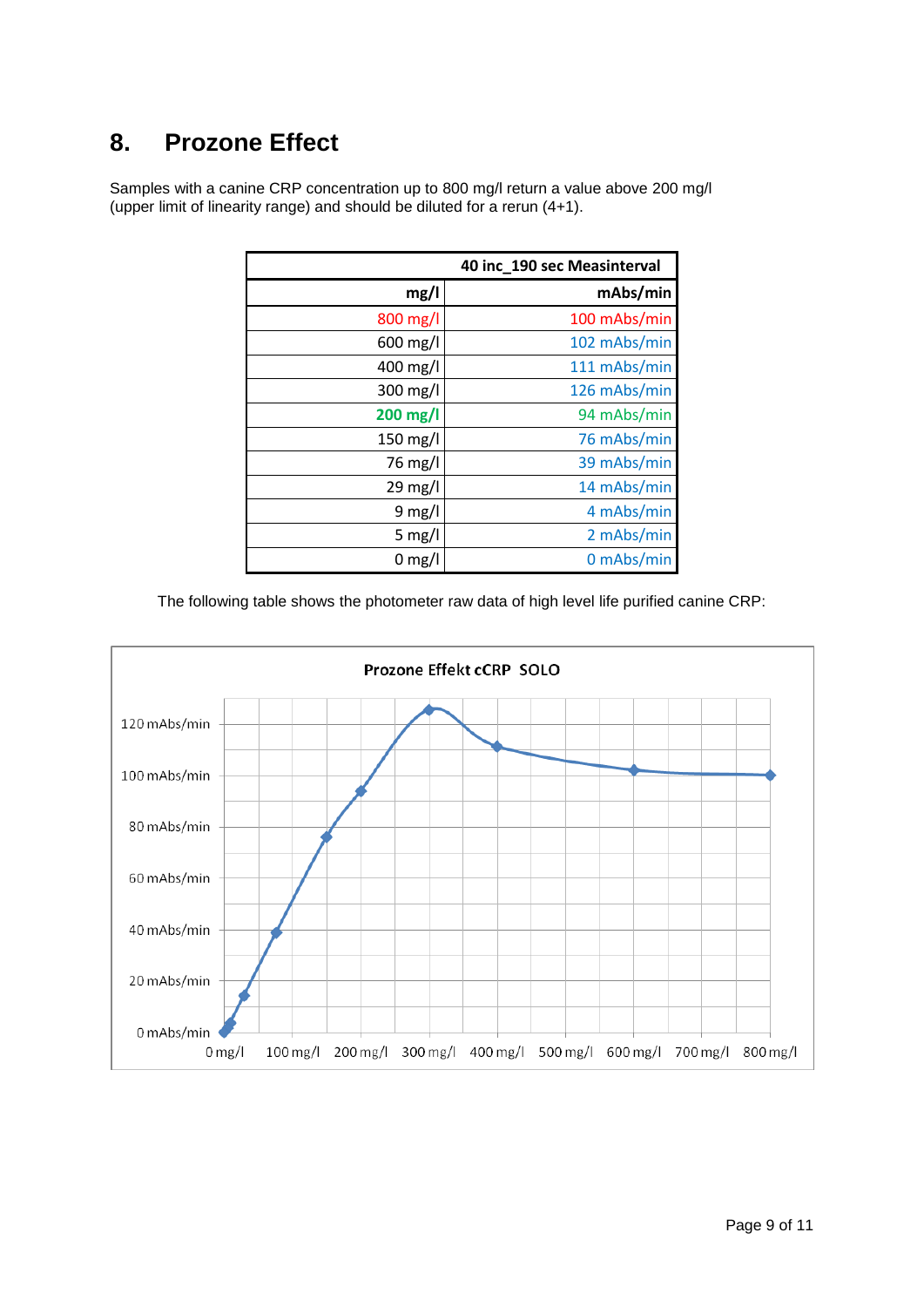#### **9. Normal Values**

Due to the higher sensitivity of the  $2^{nd}$  generation cCRP-VET assay and the lower LOQ the normal range can be reduced down to **10 mg/l** to increase the sensitivity of the assay.

It was tested if this reduced normal range can be confirmed if samples from potentially healthy dogs are measured. The target was to find none of those dogs with values above 10 mg/l

| <b>Potentially</b><br>healthy dogs | Age in<br>years | Gender | <b>Breed</b>              | <b>Eurolyser</b><br><b>cCRP-VET</b> | Instrument          |
|------------------------------------|-----------------|--------|---------------------------|-------------------------------------|---------------------|
| 1                                  | $\overline{2}$  | Male   | American bulldog          | $< 10$ mg/l                         | <b>SOLO BC14577</b> |
| $\overline{2}$                     | 3               | Male   | <b>Beagle</b>             | $< 10$ mg/l                         | <b>SOLO BC14578</b> |
| 3                                  | $\overline{2}$  | Female | Boxer                     | $< 10$ mg/l                         | <b>SOLO BC14579</b> |
| $\overline{4}$                     | $\mathbf{1}$    | Male   | Dalmatian                 | $< 10$ mg/l                         | <b>SOLO BC14580</b> |
| 5                                  | 6               | Male   | Dobermann                 | $< 10$ mg/l                         | <b>SOLO BC14581</b> |
| 6                                  | 6               | Female | Elo                       | $< 10$ mg/l                         | <b>CUBE Ca10627</b> |
| $\overline{7}$                     | $\overline{2}$  | Male   | German Wirehaired pointer | $< 10$ mg/l                         | <b>CUBE Ca10628</b> |
| 8                                  | 3               | Male   | <b>Great Dane</b>         | $< 10$ mg/l                         | <b>CUBE Ca10629</b> |
| 9                                  | 9               | Female | Hanover Hound             | $< 10$ mg/l                         | <b>CUBE Ca10630</b> |
| 10                                 | $\overline{2}$  | Male   | Hovawart                  | $< 10$ mg/l                         | <b>SOLO BC14577</b> |
| 11                                 | $\overline{2}$  | Male   | Irish setter              | $< 10$ mg/l                         | <b>SOLO BC14578</b> |
| 12                                 | $\overline{7}$  | Male   | Kromfohrländer            | $< 10$ mg/l                         | <b>SOLO BC14579</b> |
| 13                                 | 3               | Female | Labrador retriever        | $< 10$ mg/l                         | <b>SOLO BC14580</b> |
| 14                                 | 3               | Male   | German Sheperd dog        | $< 10$ mg/l                         | SOLO BC14581        |
| 15                                 | $\mathbf{1}$    | Male   | Golden retriever          | $< 10$ mg/l                         | <b>CUBE Ca10627</b> |
| 16                                 | $\mathbf{1}$    | Male   | Labrador retriever        | $< 10$ mg/l                         | <b>CUBE Ca10628</b> |
| 17                                 | $\overline{2}$  | Female | <b>Boxer</b>              | $< 10$ mg/l                         | <b>CUBE Ca10629</b> |
| 18                                 | 3               | Male   | German Sheperd dog        | $< 10$ mg/l                         | <b>CUBE Ca10630</b> |
| 19                                 | $\overline{2}$  | Female | American bulldog          | $< 10$ mg/l                         | <b>SOLO BC14577</b> |
| 20                                 | $\mathbf{1}$    | Male   | Dobermann                 | $< 10$ mg/l                         | <b>SOLO BC14578</b> |
| 21                                 | $\mathbf{1}$    | Male   | Dobermann                 | $< 10$ mg/l                         | <b>SOLO BC14579</b> |
| 22                                 | 6               | Male   | Hanover Hound             | $< 10$ mg/l                         | <b>SOLO BC14580</b> |
| 23                                 | 6               | Male   | Manchester terrier        | $< 10$ mg/l                         | <b>SOLO BC14581</b> |
| 24                                 | 5               | Female | German Sheperd dog        | $< 10$ mg/l                         | <b>CUBE Ca10627</b> |
| 25                                 | 5               | Female | Münsterländer             | $< 10$ mg/l                         | <b>CUBE Ca10628</b> |
| 26                                 | $\overline{7}$  | Male   | Rottweiler                | $< 10$ mg/l                         | <b>CUBE Ca10629</b> |
| 27                                 | 8               | Male   | Hanover Hound             | $< 10$ mg/l                         | <b>CUBE Ca10630</b> |
| 28                                 | 9               | Female | Golden retriever          | $< 10$ mg/l                         | <b>SOLO BC14577</b> |
| 29                                 | 3               | Male   | Labrador retriever        | $< 10$ mg/l                         | <b>SOLO BC14578</b> |
| 30                                 | $\overline{2}$  | Male   | Rottweiler                | $< 10$ mg/l                         | <b>SOLO BC14579</b> |
| 31                                 | $\overline{2}$  | Female | Labrador retriever        | $< 10$ mg/l                         | <b>SOLO BC14580</b> |
| 32                                 | $\mathbf{1}$    | Male   | German Wirehaired pointer | $< 10$ mg/l                         | <b>SOLO BC14578</b> |
| 33                                 | 4               | Male   | Dalmatian                 | $< 10$ mg/l                         | <b>SOLO BC14579</b> |
| 34                                 | 5               | Female | <b>Beagle</b>             | $< 10$ mg/l                         | <b>SOLO BC14580</b> |
| 35                                 | 6               | Male   | Labrador retriever        | $< 10$ mg/l                         | <b>SOLO BC14581</b> |